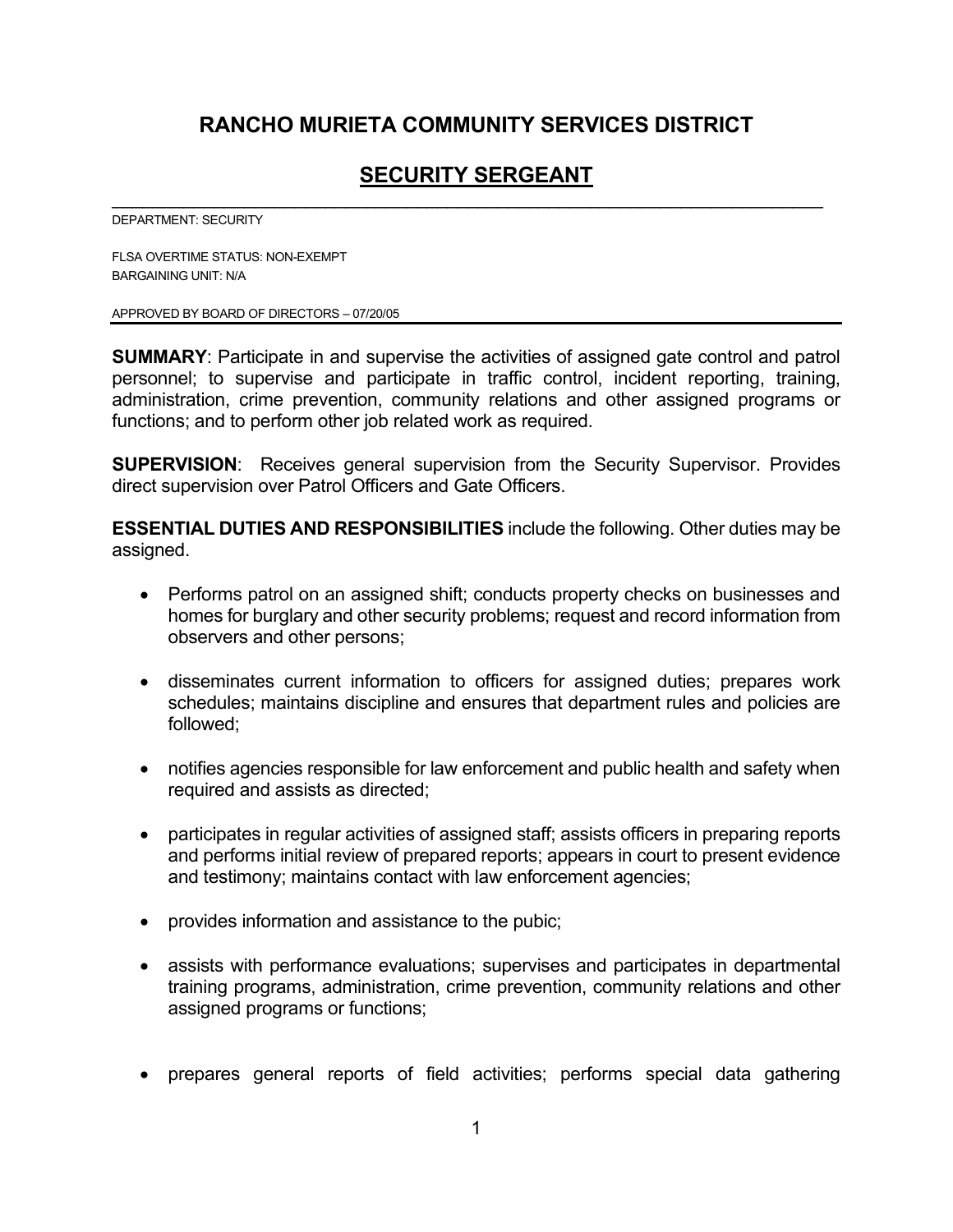assignments;

### **SUPERVISORY RESPONSIBILITIES**:

This is a first level supervisory position with responsibility for assigning, supervising, and participating in the work of staff assigned to a specific area of security and crime prevention functions.

#### **QUALIFICATION REQUIREMENTS**:

To perform this job successfully, an individual must be able to perform each essential duty satisfactorily. The requirements listed below are representative of the knowledge, skill, and/or ability required.

**Skills in:** Use and care of firearms and other special equipment utilized in security and crime prevention activities.

Ability to supervise and participate in traffic control, incident investigation, training, administration, crime prevention, community relations and other assigned programs and functions; supervise, train and evaluate the work of subordinates; gather, assemble, analyze and evaluate facts and evidence; draw logical conclusions from information and make proper recommendations. Interpret and apply laws and regulations; analyze situations quickly and accurately and take effective courses of action; exercise restraint and judgment in emergency situations; demonstrate keen powers of observation and memory; prepare clear, concise and comprehensive written reports; tactfully and effectively represent the District in public contacts; establish and maintain cooperative working relationships.

#### **EDUCATION AND/OR EXPERIENCE**:

Any combination of training and experience which would likely provide the required knowledge and ability is qualifying. A typical way to obtain this knowledge and ability would be:

Minimum Education: High School diploma and/or equivalent.

Three years of experience in security and crime prevention activities, preferably including some supervisory or leadworker experience; *or*

Possession of an Associate of Arts degree with a major in Police Science or related fields or substantial course work in law enforcement is desirable.

## **CERTIFICATES, LICENSES, REGISTRATIONS**:

Possession of the category of California Driver's license required by the State Department of Motor Vehicles to perform the essential duties of the position. Continued maintenance of a valid driver's license, insurability, and compliance with established District vehicle operation standards are a condition of continuing employment.

Successful completion of the training requirements listed in Section 832 of the California